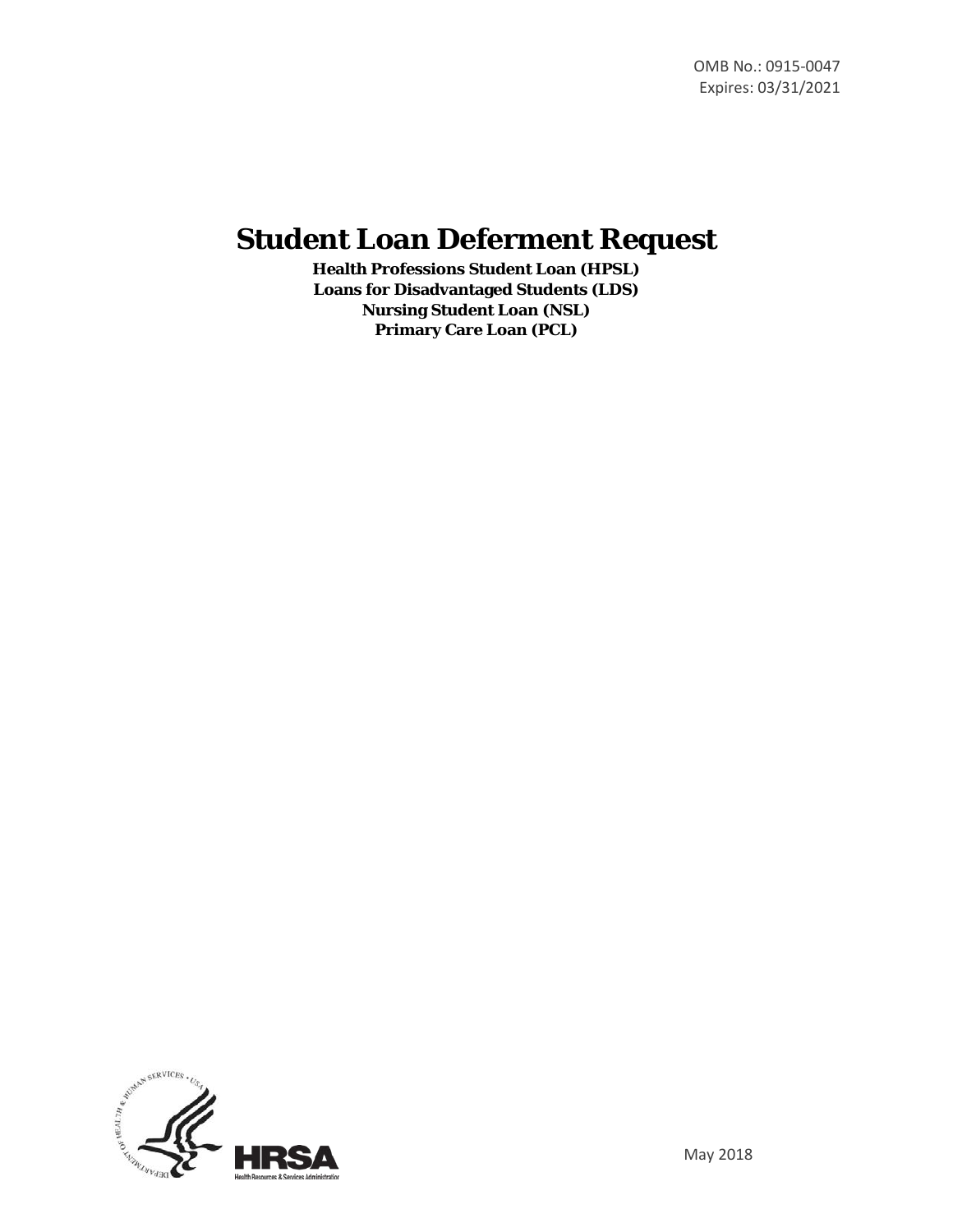# Student Loan Deferment Request<br>
Health Professions Student Loan (HPSL)<br>
Loans for Disadvantaged Students (LDS)

# **Health Professions Student Loan (HPSL) Loans for Disadvantaged Students (LDS) Nursing Student Loan (NSL) Primary Care Loan (PCL)**

### **PLEASE READ CAREFULLY BEFORE YOU COMPLETE THIS REQUEST:**

- 1. Recipients of funds from the Department of Health and Human Services federal programs'--Health Professions Student Loan, Loans for Disadvantaged Students, Nursing Student Loan, and Primary Care Loan--are responsible for requesting and certifying to the institution from which they received the loan their eligibility for deferment.
- 2. Deferments are only granted for specific activities (see Part II below). You must be participating in one of these activities to be eligible for deferment under this program. Deferments are granted on an annual basis. **You must submit this form each year if you need to defer payments**. If you fail to submit this form to your school by payment due date, your school is required to consider your loan past due, and must take action to collect as required by the program regulations.
- 3. The institution from which you received your Title VII or Title VIII loan funds may have their own Deferment Request form. Please contact your institution to see if they have and prefer you use their form.
- 4. It is your responsibility to immediately notify the institution from which you received the loan funds of anything that has change that might impact your deferment eligibility, should the Deferment Request be granted.
- 5. While your Loan Servicer may contact you regarding the status of this Deferment Request, it is ultimately your responsibility to confirm your eligibility for deferment. Your school is considered the lender for these loans, acting as an agent of the federal government. However, they may contract with an organization called a Loan Servicer to work with you during repayment.
- 6. These loans are not reflected on the National Student Loan Data System (NSLDS).

# **INSTRUCTIONS**:

- 1. Complete Part I in its entirety, sign, and date.
- 2. Complete Part II by indicating the category under which you are applying to defer payments on your loan with this Deferment Request.
- 3. Complete Part III by talking to the appropriate Designated Official at your school, teaching hospital, or service organization, for completion and signature of Part III, based on your deferment category selected in Part II.
- 4. Make a copy for your records.
- unsure where, please contact the school. This request must be submitted prior to you receiving deferment. 5. Submit original signed request to your institution from which you received your loan funds or the Loan Servicer, taking note of when and where you submitted this Deferment Request. Refer to the information provided at your Loan Exit Interview for information on where to submit this Deferment Request. If you are
- 6. Contact your institution or Loan Servicer after a designated period of time to confirm not only receipt of this Deferment Request, but its status.
- 7. If your circumstances change and you cease to become eligible for deferment status, please notify the school immediately upon termination of your status.

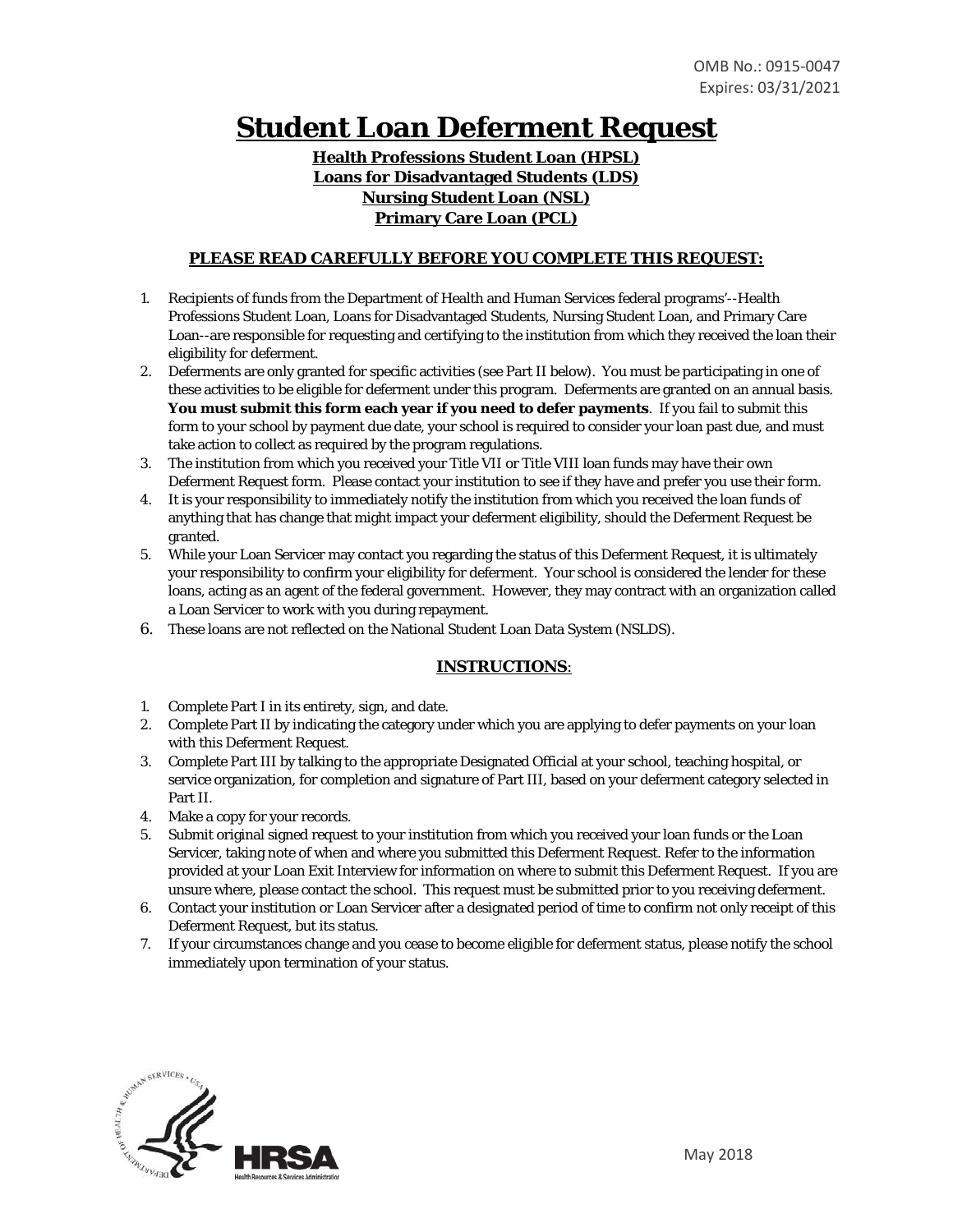# **PART I: TO BE COMPLETED BY BORROWER**

| <b>Name</b><br><b>Address</b> |                                                                                                                                                                                            |             |
|-------------------------------|--------------------------------------------------------------------------------------------------------------------------------------------------------------------------------------------|-------------|
| <b>Phone</b><br>Email         | <u> 1980 - John Stein, Amerikaansk politiker († 1908)</u><br>Loan Program HPSL LDS NSL PCL<br>(Please circle one program above for which you are requesting a deferment.)                  |             |
| <b>Discipline</b>             |                                                                                                                                                                                            |             |
|                               | Requested START Date of Deferment: _____________ Requested END Date of Deferment: ___________                                                                                              |             |
|                               | mm/dd/vyyy                                                                                                                                                                                 | mm/dd/vyyy  |
|                               | My signature below confirms that:                                                                                                                                                          |             |
|                               | I am requesting deferment of payments of both interest and principal on any HPSL, LDS, NSL, or PCL loan<br>that I received while enrolled at the institution.                              |             |
| ٠                             | I am certifying that I am, or will be, participating in the approved deferment activity indicated below.                                                                                   |             |
| $\bullet$                     | I understand it is my obligation to immediately notify the institution from which I received assistance of any<br>change in my status that might change my eligibility for this deferment. |             |
| <b>Signature</b>              |                                                                                                                                                                                            | <b>Date</b> |
|                               |                                                                                                                                                                                            | mm/dd/yyyy  |

# **PART II: SELECT A DEFERMENT ACTIVITY TYPE**

In accordance with Section 722(c) of the Public Health Service Act, 42 CFR 57:210, periodic installments of principal and interest need not be paid, and interest shall not accrue, while the borrower meets any of the following conditions as referenced below:

\_\_\_\_\_\_\_\_\_\_\_\_\_\_\_\_\_\_\_\_\_\_\_\_\_\_\_\_\_\_\_\_\_\_\_\_\_\_\_\_\_\_\_\_\_\_\_\_\_\_\_\_\_\_\_\_\_\_\_\_\_\_\_\_\_\_\_\_\_\_\_\_\_\_\_\_\_\_\_\_

*Please select one of the conditions from the appropriate loan categories below to indicate under which eligibility criteria you are applying for this deferment. If your condition is not listed below, you are not eligible for deferment:* 

#### **Health Professional Student Loan (HPSL)**

- Active Duty as a member of a uniformed service of the United States (maximum 3 years)
- Volunteer under the Peace Corps Act (maximum 3 years)
- \_\_\_\_\_ Pursuing advanced professional training, including internship and residency (unlimited years)
- Leave of Absence to pursue related educational activity (maximum 2 years)
- Graduate fellowship program or related graduate educational activity (maximum 2 years)

#### **Loans for Disadvantaged Students (LDS)**

- Active Duty as a member of a uniformed service of the United States (maximum 3 years)
- Volunteer under the Peace Corps Act (maximum 3 years)
- \_\_\_\_\_ Pursuing advanced professional training, including internship and residency (unlimited years)
	- Leave of Absence to pursue related educational activity (maximum 2 years)
- Graduate fellowship program or related graduate educational activity (maximum 2 years)

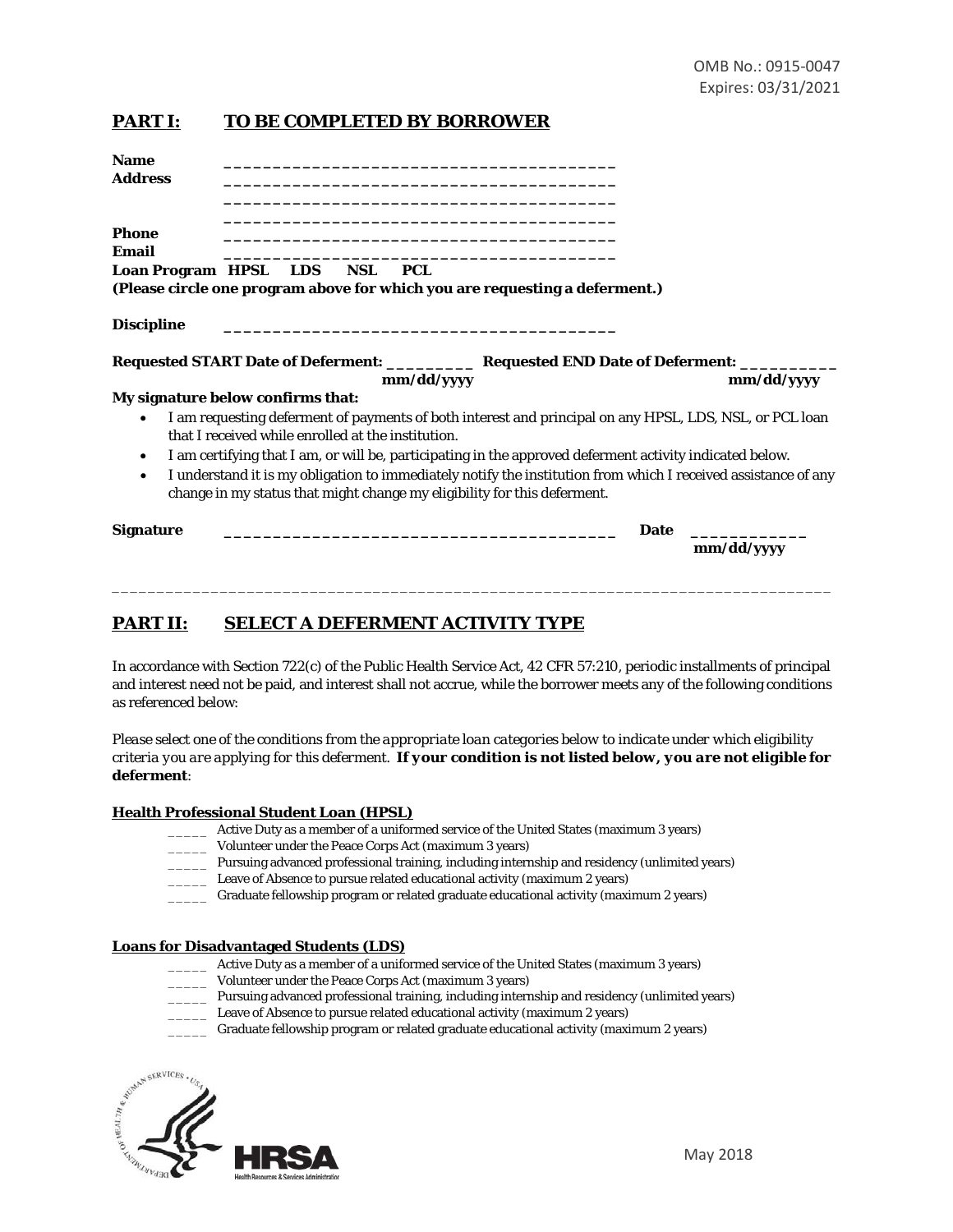#### **Nursing Student Loan (NSL)**

- Active Duty as a member of a uniformed service of the United States (maximum 3 years)
- Volunteer under the Peace Corps Act (maximum 3 years)
	- \_\_\_\_\_ Enrolled Full-Time or Half-Time in a collegiate nursing school (maximum 10 years)
- \_\_\_\_\_ Pursuing advanced professional training in nursing, including training in nurse anesthetist. (maximum 10 years)

#### **Primary Care Loan (PCL)**

- \_\_\_\_\_ Active Duty as a member of a uniformed service of the United States (maximum 3 years)
- Volunteer under the Peace Corps Act (maximum 3 years)
- \_\_\_\_\_ Pursuing advanced professional training in Primary Care, including internships and residencies (unlimited years) (Please note a residency program must be completed within 4 years of graduation from medical school.)
- 
- \_\_Leave of Absence to pursue related educational activity (maximum 2 years)<br>\_\_Graduate fellowship program or related graduate educational activity (maximum 2 years)

#### **PART III: TO BE COMPLETED BY DESIGNATED OFFICIAL**

A. This section should be completed by a *Designated Official* who can verify your enrollment status (including any *Leave of Absence*) should you be requesting deferment based on your advanced professional training status. This includes participation in internships, residencies and graduate fellowship programs.

**\_\_\_\_\_\_\_\_\_\_\_\_\_\_\_\_\_\_\_\_\_\_\_\_\_\_\_\_\_\_\_\_\_\_\_\_\_\_\_\_\_\_\_\_\_\_\_\_\_\_\_\_\_\_\_\_\_\_\_\_\_\_\_\_\_\_\_\_\_\_\_\_\_** 

#### **Name and Contact Information for Authorizing Official at School or Teaching Hospital**

| <b>Name</b><br><b>Title</b><br><b>School or Hospital</b><br><b>Address</b> |  |
|----------------------------------------------------------------------------|--|
| <b>Phone</b><br><b>Email</b><br><b>Program Name</b>                        |  |

 **This is to certify that the borrower's program, as referenced in the appropriate category above began or will begin and is scheduled to end on the following dates:** 

| <b>Program Start Date:</b> |            | <b>Scheduled Program Completion Date:</b> |             |            |
|----------------------------|------------|-------------------------------------------|-------------|------------|
|                            | mm/dd/yyyy |                                           |             | mm/dd/yyyy |
| <b>Signature</b>           |            |                                           | <b>Date</b> |            |
|                            |            |                                           |             | mm/dd/yyyy |

B. This section should be completed by a *Designated Official* who can verify your military or Peace Corps status should you be requesting Deferment based on one of those categories.

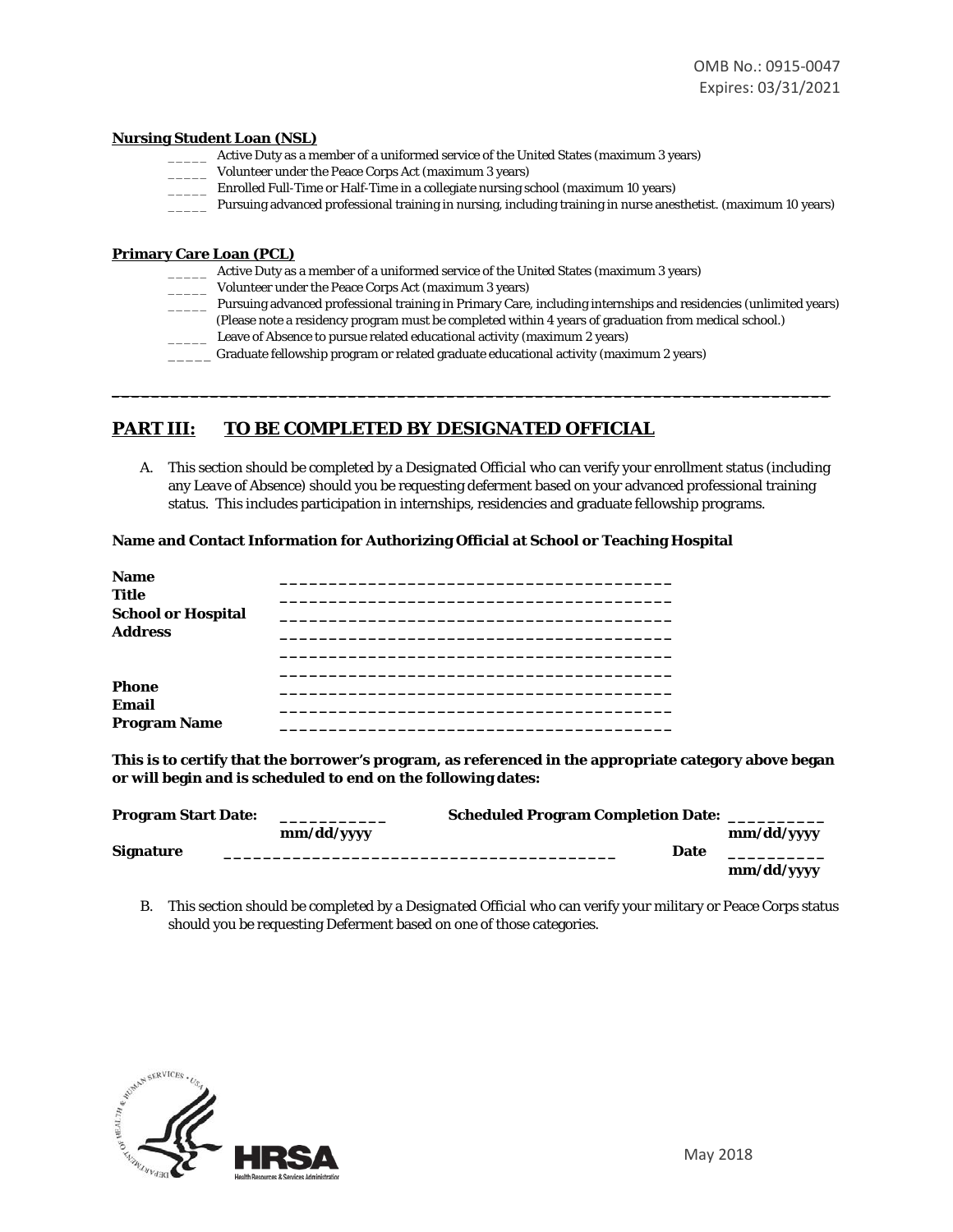#### **Name and Contact Information for Uniformed Service or Peace Corps Official (for borrowers applying under Active Duty or Peace Corps eligibility criteria:**

| <b>Name</b><br>__________________________<br>Title/Rank                                                                                            |             |            |
|----------------------------------------------------------------------------------------------------------------------------------------------------|-------------|------------|
| <b>Service Organization</b>                                                                                                                        |             |            |
| <b>Address</b>                                                                                                                                     |             |            |
|                                                                                                                                                    |             |            |
| <b>Phone</b>                                                                                                                                       |             |            |
| Email                                                                                                                                              |             |            |
| <b>Location of Service</b><br><u> 1990 - Johann John Harry Harry Harry Harry Harry Harry Harry Harry Harry Harry Harry Harry Harry Harry Harry</u> |             |            |
|                                                                                                                                                    |             |            |
| <b>Borrower's Uniformed Service Serial Number*</b>                                                                                                 |             |            |
| <b>Signature</b><br><u> 1999 - Johann John Harry, mars and deutscher Schwarzer und der Schwarzer und der Schwarzer und der Schwarzer</u>           | <b>Date</b> |            |
|                                                                                                                                                    |             | mm/dd/yyyy |

\* The uniformed services of the United States are the Army, Navy, Marine Corps, Air Force, Coast Guard, deployed National Guard, National Oceanic and Atmospheric Administration Corps, and the U.S. Public Health Service Commission Corps.

**WARNING: Any person who knowingly makes a false statement or misrepresentation on this form is subject to penalties which may include fines and imprisonment under Federal Statute.** 

**\_\_\_\_\_\_\_\_\_\_\_\_\_\_\_\_\_\_\_\_\_\_\_\_\_\_\_\_\_\_\_\_\_\_\_\_\_\_\_\_\_\_\_\_\_\_\_\_\_\_\_\_\_\_\_\_\_\_\_\_** 

# **PART IV: TO BE COMPLETED BY THE INSTITUTION**

This section should be completed by the institution from which you received the Federal Title VII or Title VIII funds, or the Loan Servicer under contract with the institution to service these loans.

| <b>Approved</b>                                                                                                                 |            |          |
|---------------------------------------------------------------------------------------------------------------------------------|------------|----------|
| <b>Denied</b>                                                                                                                   |            |          |
| <b>Denial Reason</b>                                                                                                            |            |          |
| <b>Date Request Processed</b>                                                                                                   | mm/dd/yyyy |          |
| <b>Date Borrower Notified</b>                                                                                                   | mm/dd/yyyy |          |
| <b>Amount of Loan Deferred</b>                                                                                                  |            |          |
| Y OF HEAL IT & MARY SEP<br>$\mathcal{U}_{\mathcal{W}_{\text{V}}\text{d}\text{H}}$<br>Health Resources & Services Administration |            | May 2018 |